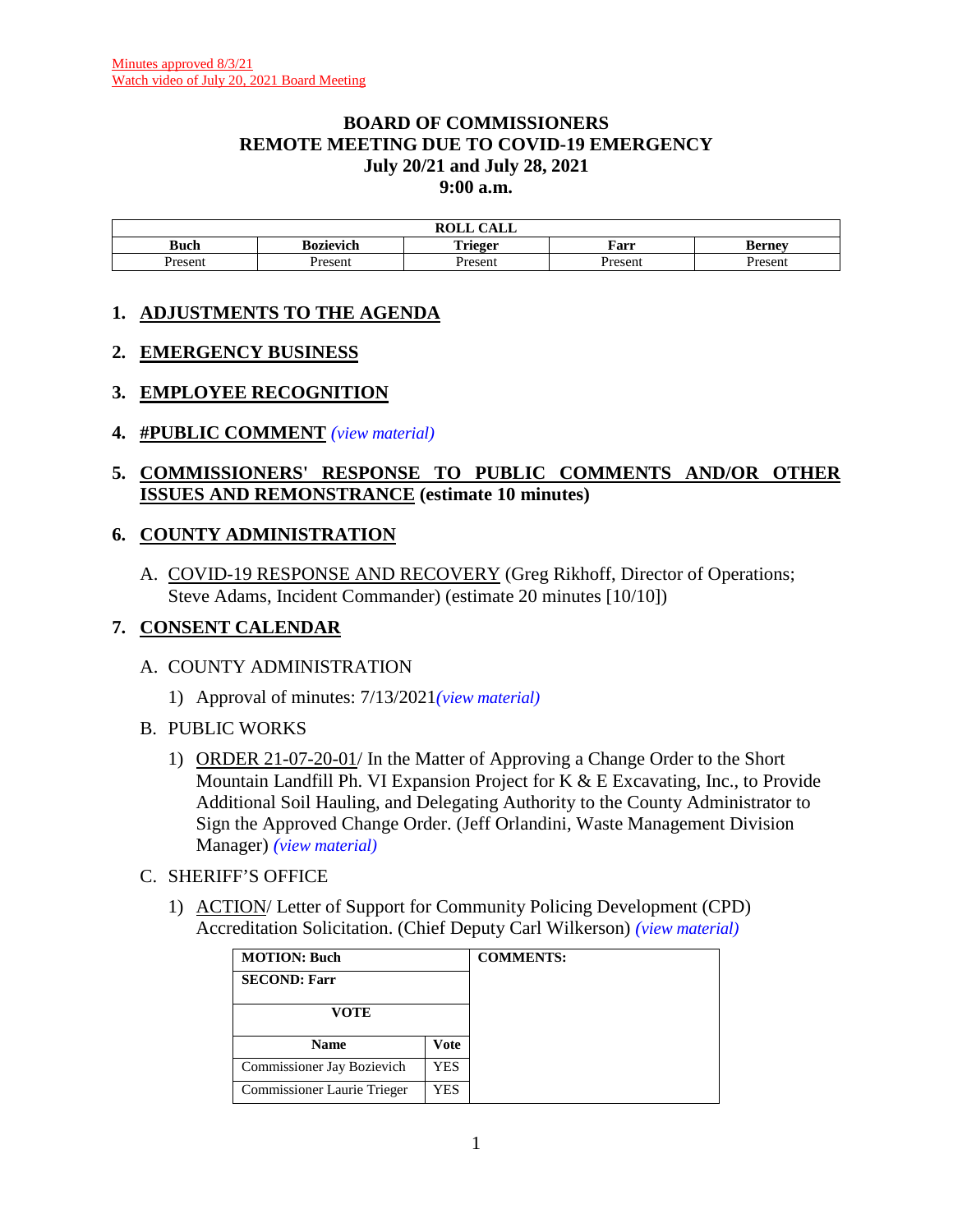| <b>Commissioner Pat Farr</b>     | ΈS  |
|----------------------------------|-----|
| Commissioner Joe Berney          | YES |
| <b>Commissioner Heather Buch</b> | ΈS. |

# **8. HEALTH & HUMAN SERVICES**

A. DISCUSSION/ Status Update on Progress with Unhoused Population Initiatives. (Steve Manela, Human Services Division Manager; Lise Stuart, Senior Management Analyst; James Ewell, Acting Coordinated Entry and Outreach Supervisor; Stephanie Talbot, Energy and Rental Assistance Supervisor) (estimate 45 minutes [20/25]) *(view [material\)](http://www.lanecountyor.gov/UserFiles/Servers/Server_3585797/File/Government/BCC/2021/2021_AGENDAS/072021agenda/T.8.A.pdf)*

#### **9. HUMAN RESOURCES**

A. WORK SESSION/ \$15 per hour Minimum Wage for Lane County Employees. (Diana Sobczynski, Senior HR Business Partner) (estimate 30 minutes [10/20]) *(view [material\)](http://www.lanecountyor.gov/UserFiles/Servers/Server_3585797/File/Government/BCC/2021/2021_AGENDAS/072021agenda/T.9.A.pdf)*

# **10. COUNTY ADMINISTRATION**

A. Announcements

#### **11. EXECUTIVE SESSION as per ORS 192.660** (Remote Meeting)

#### **12. OTHER BUSINESS**

#### **Recess**

*During the COVID-19 global pandemic, the Board of Commissioners will be hosting their board meeting via webinar. To watch the live stream of the meeting, click [here](https://lanecounty.org/cms/One.aspx?portalId=3585881&pageId=7842434) – no registration is required to watch the live webcast. To participate in the public hearing portion of the afternoon meeting, please click [here](https://attendee.gotowebinar.com/register/7631558892096935182) to register as an audience participant for the July 20th meeting. As an audience participant, your phone and webcam will be automatically muted, however, the board will be providing the opportunity for speakers during the public comment portion of the morning meeting. During the public comment portion of the meeting, participants will be asked to raise their "virtual" hand to be recognized to speak. When their name is called, their microphone will be unmuted and they will be given a specified amount of time for their public comment.* 

#### **TUESDAY, JULY 20, 2021 – REGULAR MEETING**

(1:30 p.m.) (REMOTE MEETING)

# **13. COUNTY COUNSEL**

A. PUBLIC HEARING / ORDER 21-07-20-02/ In the Matter of Approving the Noti Lighting Special District's Petition for Dissolution. (Sara Chinske, Assistant County Counsel) (estimate 10 minutes [5/5]) (**1:30 p.m. Time Certain**) *(view [material\)](http://www.lanecountyor.gov/UserFiles/Servers/Server_3585797/File/Government/BCC/2021/2021_AGENDAS/072021agenda/T.13.A.pdf)*

| <b>MOTION: Bozievich</b> | <b>COMMENTS:</b> |
|--------------------------|------------------|
| <b>SECOND: Farr</b>      |                  |
| <b>VOTE</b>              |                  |
|                          |                  |